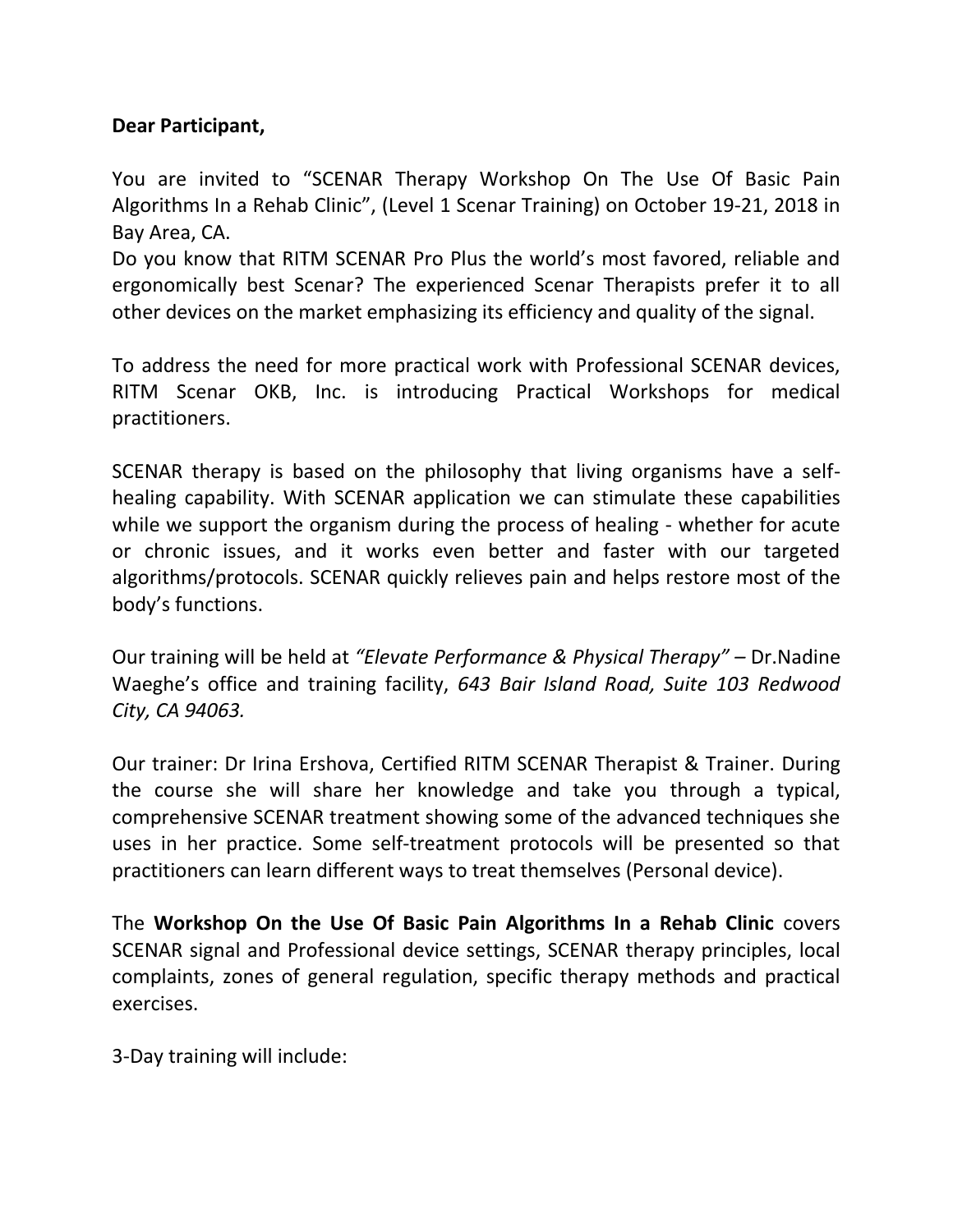## **Workshop plan:**

- **1.** Introduction (features of SCENAR therapy as technology, the philosophical base of SCENAR therapy, distinction between SCENAR signal and other types of electrotherapy).
- **2.** SCENAR Pro and home use devices. Technical characteristics, differences, newest models and their features/upgrades.
- **3.** Basic principles of SCENAR therapy.
- **4.** Complaint. "Here and now"
- **5.** Zones/Areas of treatment:

Local zone: a direct projection of the complaint (pain), symmetrical zone, segments of the spine, horizontal, reciprocal zone.

General zone: 3P6P

Zones of active organs

**6.** Treatment rules in the D-0 mode

-Radical zones

-within 3P6P zone

- **7.** Treatment rules in the D-1 mode in the local zones.
- **8.** Pain therapy an algorithm for the treatment of local pain.
- **9.** Basic pain techniques:
- -Dynamic attack on pain
- -Competitive analgesia

-Bee sting

- -5 points on the joints
- -Vaccination
- **10.**Pain techniques
	- Small cross
	- "6" simple
	- "9" cycle

**11.**SCENAR therapy in specific cases:

- acute injury
- sports trauma (chronic and acute)

Carpal tunnel release

Tennis elbow release

- Achilles tendon repairs
- Quad and patella tendon repairs

Muscle overtraining/overloading

Also: